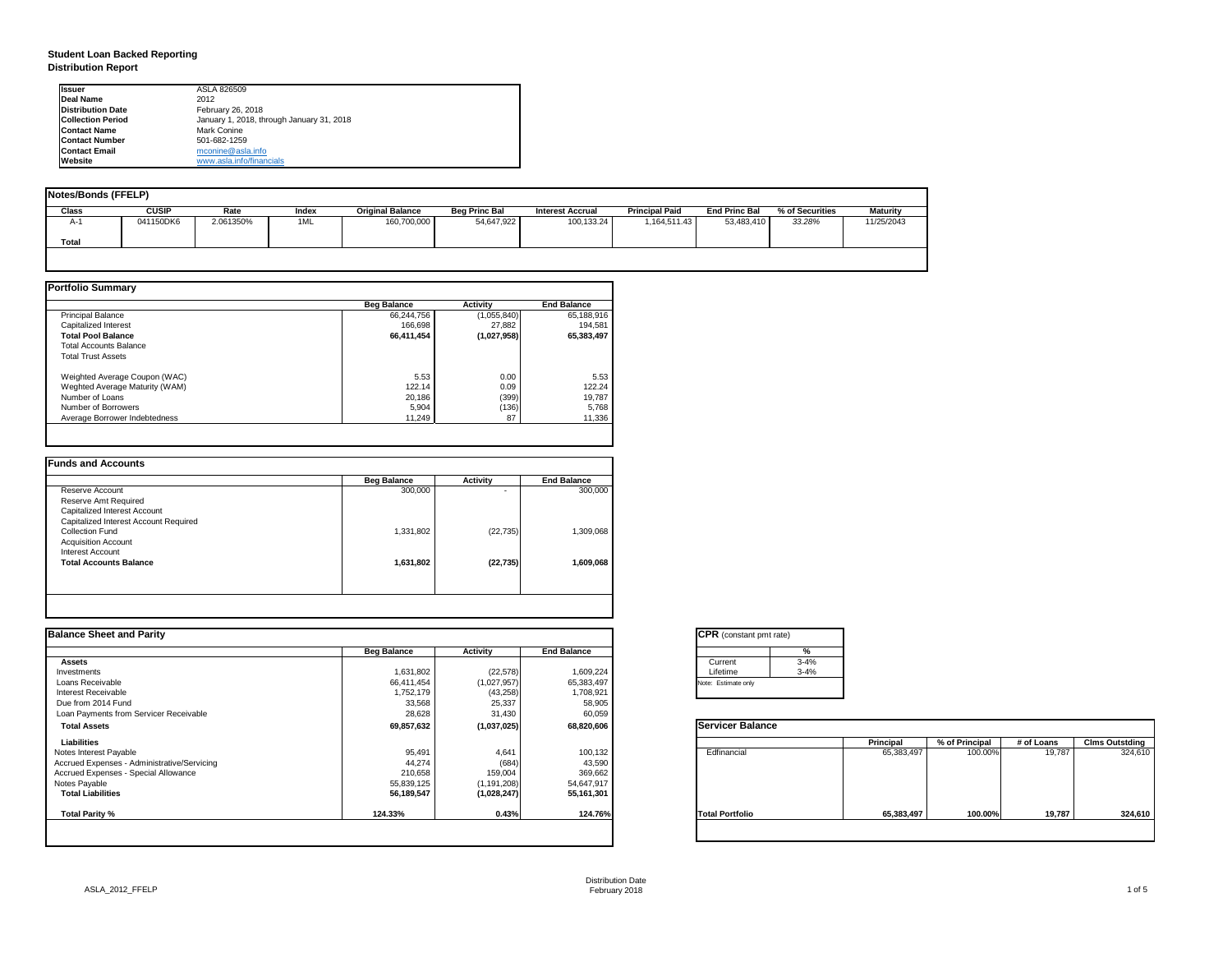## **Student Loan Backed Reporting Distribution Report**

### **Delinquency Status**

|                           | # of Loans       |               | <b>Principal</b> |               | % of Principal   |               | <b>WAC</b>       |               | <b>WARM</b>      |               |
|---------------------------|------------------|---------------|------------------|---------------|------------------|---------------|------------------|---------------|------------------|---------------|
|                           | <b>Beginning</b> | <b>Ending</b> | <b>Beginning</b> | <b>Ending</b> | <b>Beginning</b> | <b>Ending</b> | <b>Beginning</b> | <b>Ending</b> | <b>Beginning</b> | <b>Ending</b> |
| In School                 | 49               | 60            | 174,758          | 214,267       | 0.26%            | 0.33%         | 6.09             | 5.80          | 119.46           | 119.56        |
| Grace                     | 50               | 37            | 167,103          | 122,969       | 0.25%            | 0.19%         | 5.11             | 5.22          | 119.37           | 119.15        |
| Repayment                 |                  |               |                  |               |                  |               |                  |               |                  |               |
| Current                   | 12,833           | 12,273        | 38,490,913       | 37,153,195    | 57.96%           | 56.82%        | 5.64             | 5.63          | 129.44           | 130.25        |
| 31-60 Days Delinquent     | 599              | 583           | 2,161,053        | 2,001,877     | 3.25%            | 3.06%         | 5.60             | 5.79          | 122.21           | 109.75        |
| 61-90 Days Delinquent     | 418              | 354           | 1,613,876        | 1,294,304     | 2.43%            | 1.98%         | 5.60             | 5.59          | 119.94           | 124.07        |
| 91-120 Days Delingent     | 326              | 293           | 1,368,868        | 1,125,051     | 2.06%            | 1.72%         | 5.74             | 5.61          | 117.76           | 120.07        |
| 121-180 Days Delinquent   | 1,085            | 1,003         | 4,627,098        | 4,307,852     | 6.97%            | 6.59%         | 5.68             | 5.75          | 120.26           | 118.18        |
| 181-270 Days Delinquent   | 308              | 278           | 1,123,325        | 1,061,255     | 1.69%            | 1.62%         | 5.56             | 5.50          | 109.58           | 120.13        |
| 271+ Days Delinquent      | 82               | 114           | 262,057          | 399,101       | 0.39%            | 0.61%         | 5.55             | 5.57          | 127.42           | 123.61        |
| <b>Total Repayment</b>    | 15,651           | 14,898        | 49,647,191       | 47,342,634    | 74.76%           | 72.41%        | 5.64             | 5.65          | 127.18           | 127.59        |
| Forbearance               | 2,272            | 2,630         | 8,967,924        | 10,476,283    | 13.50%           | 16.02%        | 5.73             | 5.71          | 118.84           | 118.94        |
| Deferment                 | 2,061            | 2,074         | 7,062,386        | 6,913,901     | 10.63%           | 10.57%        | 5.69             | 5.69          | 118.24           | 118.08        |
| <b>Claims in Progress</b> | 103              | 88            | 392,091          | 313,443       | 0.59%            | 0.48%         | 5.87             | 5.65          | 112.03           | 104.53        |
| <b>Claims Denied</b>      |                  |               |                  |               |                  |               |                  |               |                  |               |
| <b>Total Portfolio</b>    | 20,186           | 19,787        | 66,411,454       | 65,383,497    | 100.00%          | 100.00%       | 5.66             | 5.66          | 124.97           | 125.05        |

|                                     | # of Loans       |               | <b>Principal</b> |            | % of Principal   |               | <b>WAC</b>       |        | <b>WARM</b>      |               |
|-------------------------------------|------------------|---------------|------------------|------------|------------------|---------------|------------------|--------|------------------|---------------|
|                                     | <b>Beginning</b> | <b>Ending</b> | <b>Beginning</b> | Ending     | <b>Beginning</b> | <b>Ending</b> | <b>Beginning</b> | Ending | <b>Beginning</b> | <b>Ending</b> |
| Current                             | 12,833           | 12,273        | 38,490,913       | 37,153,195 | 77.53%           | 78.48%        | 5.64             | 5.63   | 129.44           | 130.25        |
| 31-60 Days Delinquent               | 599              | 583           | 2,161,053        | 2,001,877  | 4.35%            | 4.23%         | 5.60             | 5.79   | 122.21           | 109.75        |
| 61-90 Days Delinquent               | 418              | 354           | 1,613,876        | 1,294,304  | 3.25%            | 2.73%         | 5.60             | 5.59   | 119.94           | 124.07        |
| 91-120 Days Delingent               | 326              | 293           | 1,368,868        | 1,125,051  | 2.76%            | 2.38%         | 5.74             | 5.61   | 117.76           | 120.07        |
| 121-180 Days Delinquent             | 1,085            | 1,003         | 4,627,098        | 4,307,852  | 9.32%            | 9.10%         | 5.68             | 5.75   | 120.26           | 118.18        |
| 181-270 Days Delinquent             | 308              | 278           | 1,123,325        | 1,061,255  | 2.26%            | 2.24%         | 5.56             | 5.50   | 109.58           | 120.13        |
| 271+ Days Delinquent                | 82               | 114           | 262,057          | 399,101    | 0.53%            | 0.84%         | 5.55             | 5.57   | 127.42           | 123.61        |
| <b>Total Portfolio in Repayment</b> | 15,651           | 14,898        | 49,647,191       | 47,342,634 | 100.00%          | 100.00%       | 5.64             | 5.65   | 127.18           | 127.59        |

| <b>Portfolio by Loan Type</b>           |                  |               |                  |               |                  |               |                  |               |                  |               |
|-----------------------------------------|------------------|---------------|------------------|---------------|------------------|---------------|------------------|---------------|------------------|---------------|
|                                         | # of Loans       |               | <b>Principal</b> |               | % of Principal   |               | <b>WAC</b>       |               | <b>WARM</b>      |               |
|                                         | <b>Beginning</b> | <b>Ending</b> | <b>Beginning</b> | <b>Ending</b> | <b>Beginning</b> | <b>Ending</b> | <b>Beginning</b> | <b>Ending</b> | <b>Beginning</b> | <b>Ending</b> |
| <b>Subsidized Consolidation Loans</b>   |                  |               |                  |               |                  |               |                  |               |                  |               |
| <b>Unsubsidized Consolidation Loans</b> |                  |               |                  |               |                  |               |                  |               |                  |               |
| <b>Subsidized Stafford Loans</b>        | 11,384           | 11,161        | 30,231,594       | 29,743,881    | 45.52%           | 45.49%        | 5.53             | 5.53          | 117.54           | 117.60        |
| <b>Unsubsidized Stafford Loans</b>      | 8,444            | 8,284         | 34,362,531       | 33,855,838    | 51.74%           | 51.78%        | 5.65             | 5.65          | 132.05           | 132.12        |
| PLUS/GradPLUS Loans                     | 358              | 342           | 1,817,329        | 1,783,777     | 2.74%            | 2.73%         | 8.09             | 8.08          | 114.85           | 114.98        |
| <b>SLS Loans</b>                        |                  |               |                  |               |                  |               |                  |               |                  |               |
| <b>Total Portfolio</b>                  | 20,186           | 19,787        | 66,411,454       | 65,383,497    | 100.00%          | 100.00%       | 5.66             | 5.66          | 124.97           | 125.05        |

| Portfolio by Program Type                  |                  |               |                  |                                    |                  |               |                  |               |                  |               |
|--------------------------------------------|------------------|---------------|------------------|------------------------------------|------------------|---------------|------------------|---------------|------------------|---------------|
|                                            |                  | # of Loans    |                  | % of Principal<br><b>Principal</b> |                  | <b>WAC</b>    |                  |               | <b>WARM</b>      |               |
|                                            | <b>Beginning</b> | <b>Ending</b> | <b>Beginning</b> | <b>Ending</b>                      | <b>Beginning</b> | <b>Ending</b> | <b>Beginning</b> | <b>Ending</b> | <b>Beginning</b> | <b>Ending</b> |
| Graduate / 4-Year Loans                    | 15,617           | 15,280        | 53,164,731       | 52,257,048                         | 80.05%           | 79.92%        | 5.65             | 5.66          | 125.25           | 125.22        |
| 2-Year Loans                               | 4,231            | 4,177         | 12,430,185       | 12,317,857                         | 18.72%           | 18.84%        | 5.69             | 5.69          | 124.30           | 124.79        |
| Proprietary / Technical / Vocational Loans | 338              | 330           | 816,538          | 808,592                            | 1.23%            | 1.24%         | 5.69             | 5.69          | 117.49           | 117.59        |
| Unknown (Consolidation) Loans              |                  |               |                  |                                    |                  |               |                  |               |                  |               |
| Other Loans                                |                  |               |                  |                                    |                  |               |                  |               |                  |               |
| <b>Total Portfolio</b>                     | 20,186           | 19,787        | 66,411,454       | 65,383,497                         | 100.00%          | 100.00%       | 5.66             | 5.66          | 124.97           | 125.05        |
|                                            |                  |               |                  |                                    |                  |               |                  |               |                  |               |

|                        | # of Loans       | <b>Principal</b> |                  | % of Principal |                  |               |
|------------------------|------------------|------------------|------------------|----------------|------------------|---------------|
|                        | <b>Beginning</b> | <b>Ending</b>    | <b>Beginning</b> | <b>Ending</b>  | <b>Beginning</b> | <b>Ending</b> |
| <b>Fixed Loans</b>     | 11,875           | 11,640           | 44,114,864       | 43,458,119     | 66.43%           | 66.47%        |
| Variable Loans         | 8,311            | 8,147            | 22,296,590       | 21,925,377     | 33.57%           | 33.53%        |
| T-Bill Loans           | 8,311            | 8,147            | 22,296,590       | 21,925,377     | 33.57%           | 33.53%        |
| <b>CMT Loans</b>       |                  |                  |                  |                |                  |               |
| <b>Total Portfolio</b> | 20,186           | 19,787           | 66,411,454       | 65,383,497     | 100.00%          | 100.00%       |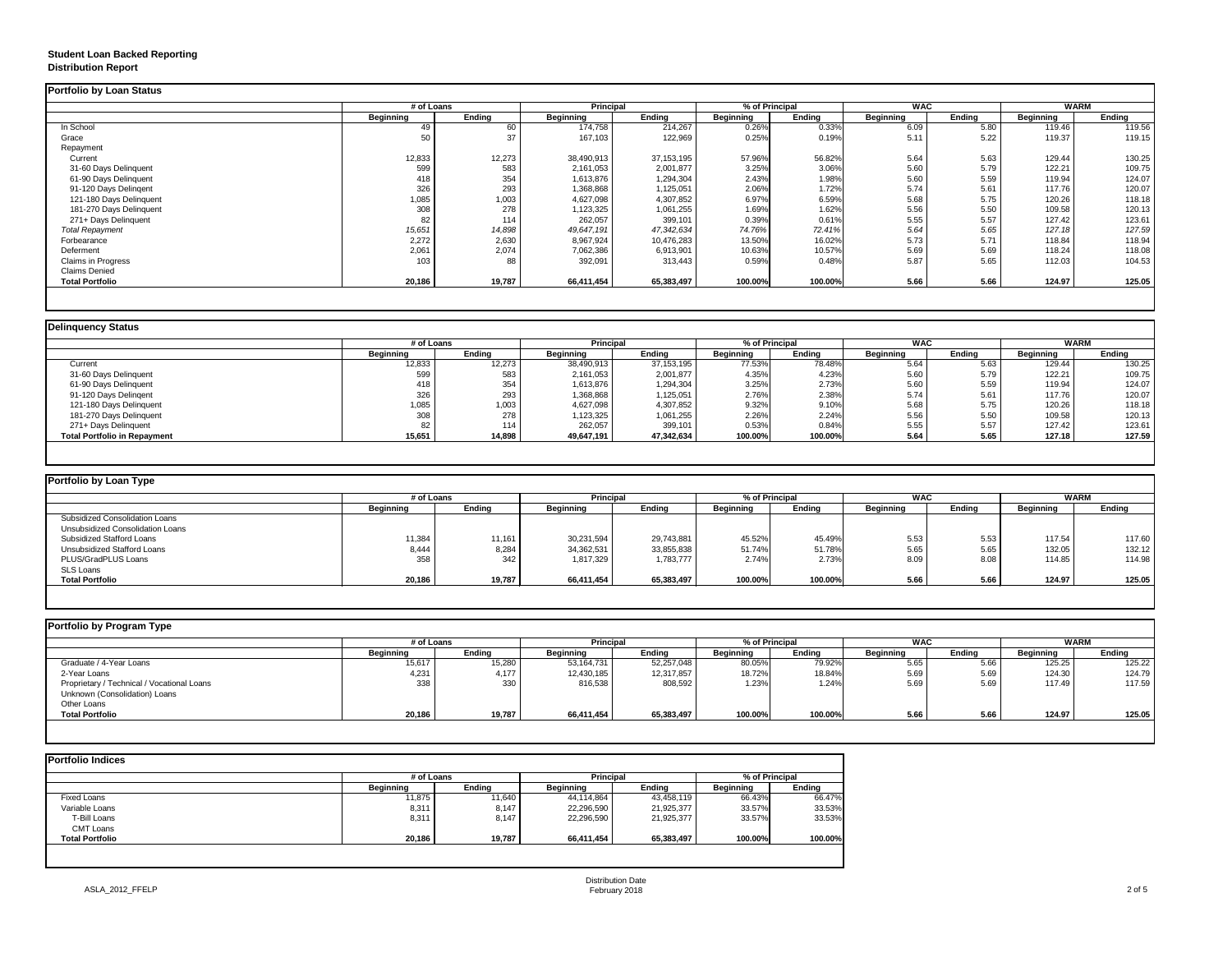**Distribution Date February 26, 2018 Collection Period** January 1, 2018, through January 31, 2018

# **Collection Activity**

| <b>Collection Account</b>                                                                    | as of 1/31/2018 |
|----------------------------------------------------------------------------------------------|-----------------|
| Beginning Balance - January 1, 2018                                                          | 1,331,802       |
| <b>Collection Amount Received</b>                                                            | 1,308,329       |
| <b>Recoveries</b>                                                                            |                 |
| Reserve Account                                                                              |                 |
|                                                                                              |                 |
| <b>Excess of Required Reserve Account</b>                                                    |                 |
| Interest on Investment Earnings                                                              | 739             |
| Capitalized Interest Account (after a stepdown or release date)                              |                 |
| <b>Acquisition Account</b>                                                                   |                 |
| <b>Payments from Guarantor</b>                                                               |                 |
| Transfer from 2010 Collection Fund for correction of error                                   |                 |
| <b>Required Repurchases</b>                                                                  |                 |
| Special Allowance Payable to Department of Education                                         |                 |
| <b>Consolidation Rebate Fees</b>                                                             |                 |
| <b>Rating Agency Surveillance Fees</b>                                                       |                 |
| Principal payments, interest payments, administration fees, servicing fees, and trustee fees | (1,331,802)     |
| Other Amounts Received in Collection                                                         |                 |
| <b>Total Available Funds</b>                                                                 | 1,309,068       |
|                                                                                              |                 |

| <b>Fees Due for Current Period</b> | as of 1/31/2018 |
|------------------------------------|-----------------|
| Indenture Trustee Fees             | 833.33          |
| <b>Servicing Fees</b>              | 38,141          |
| <b>Administration Fees</b>         | 5,449           |
| Late Fees                          |                 |
| <b>Other Fees</b>                  |                 |
| <b>Total Fees</b>                  | 44,423.33       |

| <b>Cumulative Default Rate</b>                                                                      | as of 1/31/2018 |
|-----------------------------------------------------------------------------------------------------|-----------------|
|                                                                                                     | 301,386.94      |
| Current Period Defaults (\$)                                                                        |                 |
| Cumulative Defaults (\$)                                                                            | 36,337,943.71   |
| Cumulative Default (% of original pool balance)                                                     | 22.63%          |
| Cumulative Default (% of cumulative entered repayment balance) <sup>a</sup>                         | 55.86%          |
| Current Period Payments (Recoveries) from Guarantor (\$)                                            | 281,398.29      |
| Current Period Borrower Recoveries (\$)                                                             | n/a             |
| Cumulative Recoveries (\$) <sup>b</sup>                                                             | \$34,363,431.12 |
| Cumulative Recovery Rate (%)                                                                        | 94.57%          |
| Cumulative Net Loss Rate (%)                                                                        | 1.23%           |
| Servicer Reject Rate (FFELP) (%)                                                                    |                 |
| Cumulative Servicer Reject Rate (FFELP) (%)                                                         |                 |
| Repayment balance includes all repayment loans with the exception of balances in claim status<br>a) |                 |
| Cumulative Recoveries includes 97% of claims in progress balances<br>(b                             |                 |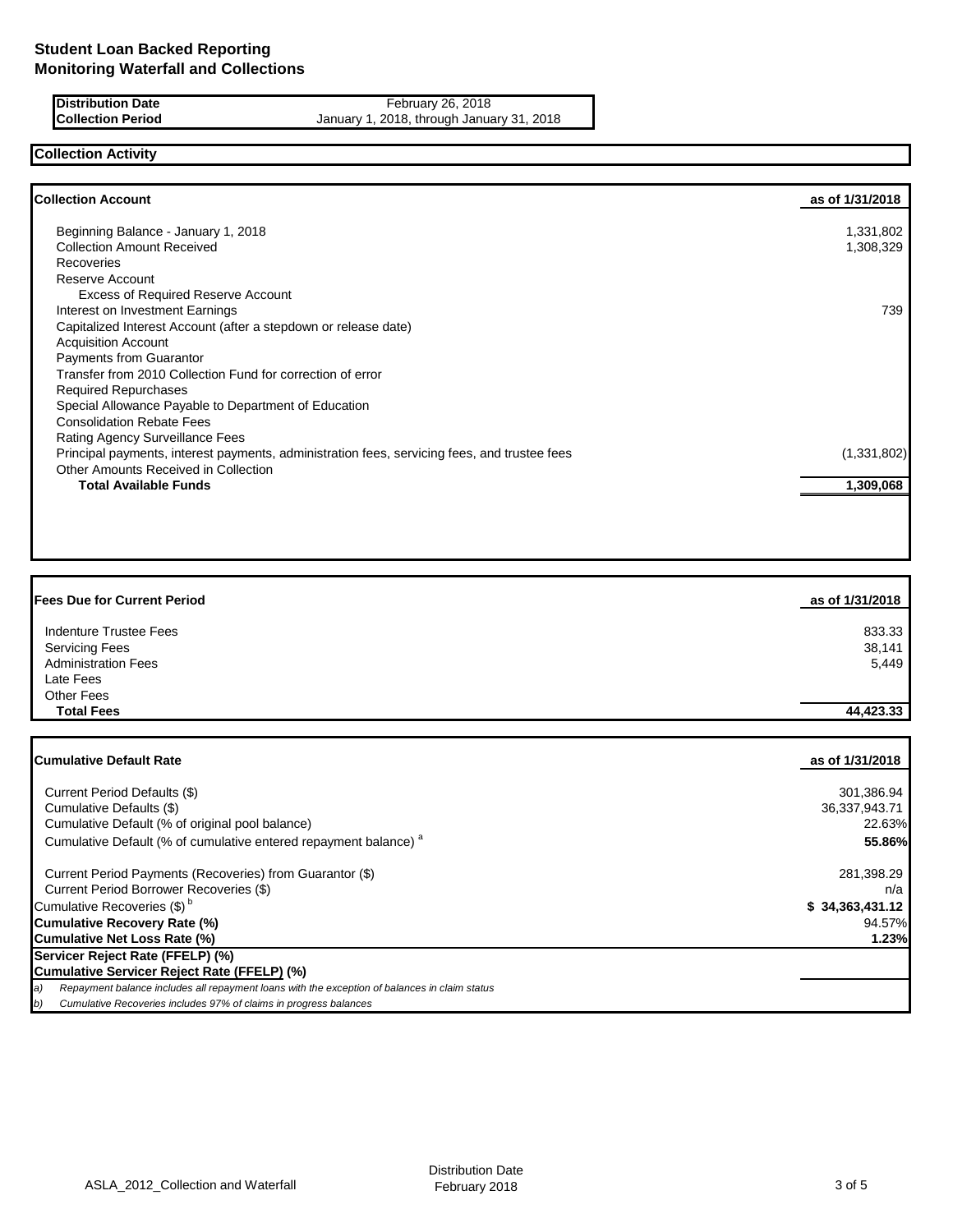## **Waterfall Activity**

| <b>Waterfall for Distribution</b>                                                         | <b>Amount Due</b> | <b>Amount Remaining</b> |
|-------------------------------------------------------------------------------------------|-------------------|-------------------------|
| <b>Total Available Funds</b>                                                              |                   | 1,309,068               |
| First: Payments under any Joint Sharing Agreement                                         |                   |                         |
| <b>Second: Trustee Fees</b>                                                               | 833.33            | 1,308,234.82            |
| Third: Servicing Fees and Backup Servicing Fees                                           | 38,141.00         | 1,270,093.82            |
| <b>Fourth: Administration Fees</b>                                                        | 5,449.00          | 1,264,644.82            |
| <b>Fifth: Noteholder Interest</b>                                                         | 100,133.24        | 1,164,511.58            |
| Sixth: Reinstate the balance of the Reserve Fund up to the Specified Reserve Fund Balance |                   |                         |
| Seventh: Noteholder Principal, until paid in full                                         | 1,164,511.43      | 0                       |
|                                                                                           |                   |                         |

| <b>Principal and Interest Distributions</b>                                    | Class A-1                    |
|--------------------------------------------------------------------------------|------------------------------|
| Monthly Interest Due<br>Monthly Interest Paid<br><b>Interest Shortfall</b>     | 100,133.24<br>100,133.24     |
| Interest Carryover Due<br>Interest Carryover Paid<br><b>Interest Carryover</b> |                              |
| Monthly Principal Distribution Amount<br>Monthly Principal Paid<br>Shortfall   | 1,164,511.43<br>1,164,511.43 |
| <b>Total Distribution Amount</b>                                               | 1,264,644.67                 |